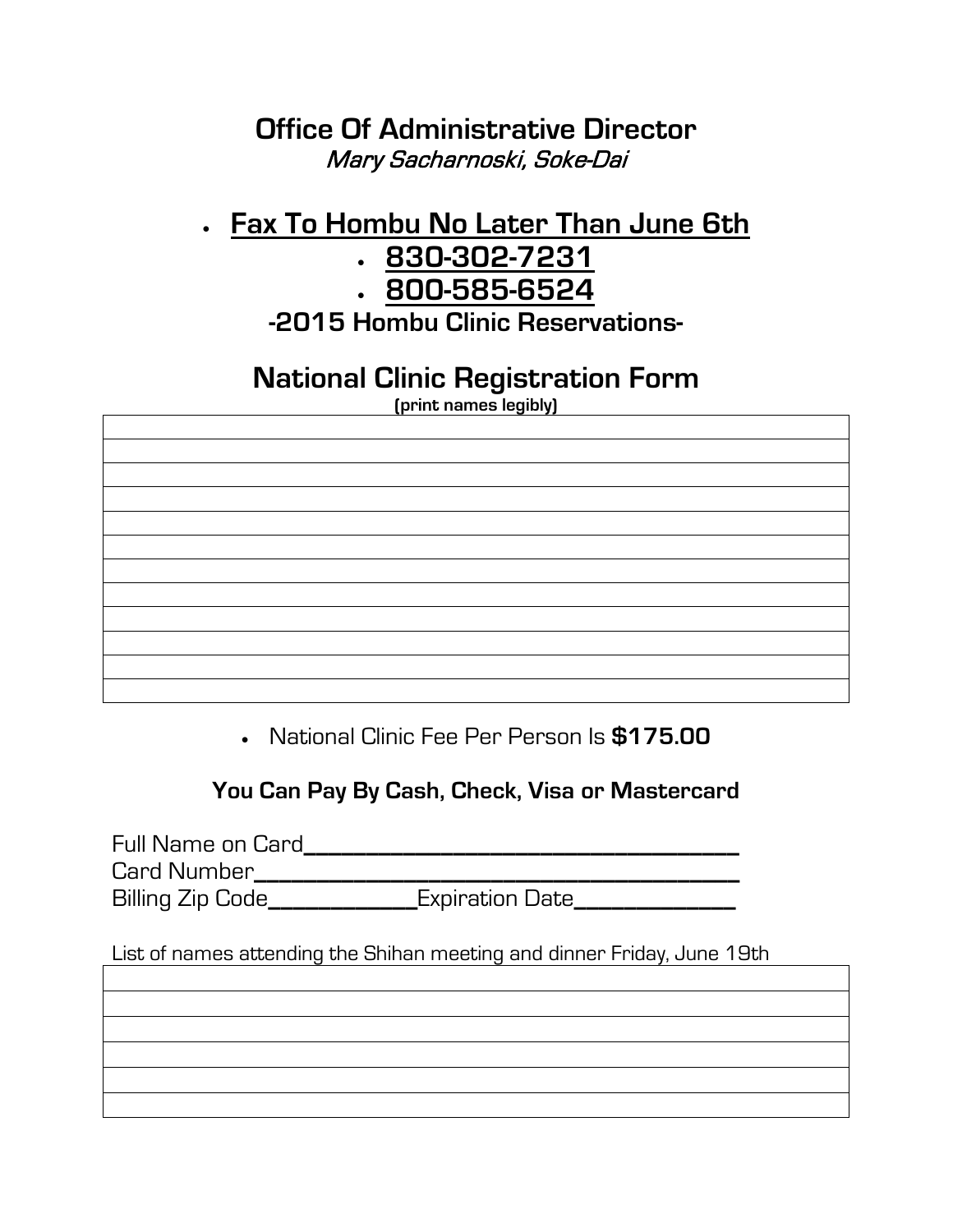# **Clinic Information**

| <b>Clinic Location</b> | <b>New Braunfels Convention Center</b><br>375 South Castell Avenue<br>New Braunfels, TX 78130                                                                                                                                                   |
|------------------------|-------------------------------------------------------------------------------------------------------------------------------------------------------------------------------------------------------------------------------------------------|
| Hotel                  | Special hotel rates of only \$99.00<br>per night—two night occupancy.<br>Microtel Inn & Suites<br>1175 North Business I-35<br>New Braunfels, TX 78130<br>Phone: 830-557-4409-Must Reserve By 5-19<br>(or choose your own hotel at higher rates) |
| <b>Clinic Events</b>   | <b>Shihan Meeting, June 19, 6:00 p.m.</b><br><b>Blue Lotus Winery</b><br>5151 FM 20<br><b>Seguin, TX 78155</b><br>\$15.00 per person attending—pay at dinner<br>time for bar-b-que catered dinner.                                              |
| <b>Clinic Date</b>     | Saturday, June 20th<br>0800 to 1600 hours, clinic over @ 4:00pm                                                                                                                                                                                 |
| . Site Lunch           | Catered, paid by clinic fee                                                                                                                                                                                                                     |
| Uniform                | Everyone will be required to wear a proper<br>hombu uniform with hakama and obi. Please<br>bring your own unsharpened sword and<br>scabbard and Okinawan brass knuckles.                                                                        |
| <b>Promotions</b>      | All promotions will be paid for at time of<br>promotion.                                                                                                                                                                                        |